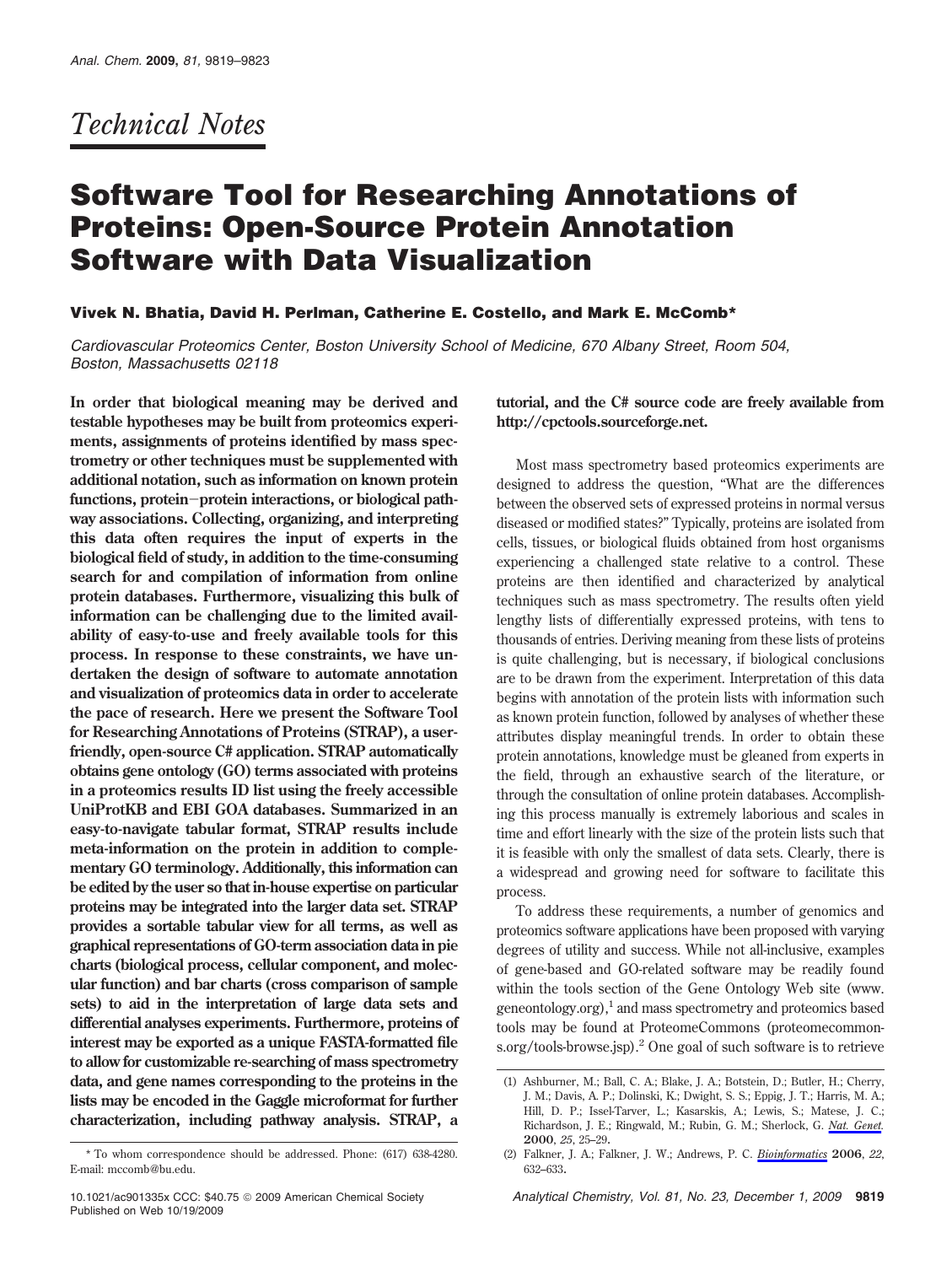and collate information from online databases and to provide a straightforward way to interpret proteomics data. For functional annotation, the most mature and widely used online repository is the Gene Ontology database, the product of a project to establish a standardized language and hierarchical framework for gene and gene-product annotation. In the field of proteomics, many protein information repositories have utilized the GO annotation nomenclature, including the highly annotated and curated UniProtKB protein knowledgebase (www.uniprot.org), $3$  an online repository of protein sequence, annotation, and functional information.

Specific software tools have been created for the purpose of functionally annotating gene and gene product lists. Among the commercial packages, the most popular for proteomics annotation are ProteinCenter, available from Proxeon (www.proxeon.com), and Scaffold, from Proteome Software (www.proteomesoftware. com). These commercial packages are, unfortunately, quite costly and this property limits their adoption, particularly by academic laboratories. Meanwhile, there are examples of free tools which are capable of browsing/parsing or annotating entire protein lists at once, such as g:Profiler,<sup>4</sup> PANDORA,<sup>5</sup> and DAS.<sup>6</sup> Their annotation lists, however, are general and lack the granularity required to show detailed trends within or between protein lists. Recently released by the Institute for Systems Biology, PIPE: Protein Information Property Explorer, $7$  and another recently developed server based application, PIKE: Protein Information and Knowledge Extractor (proteo.cnb.uam.es:8080/pike),<sup>8</sup> have more extensive and comprehensive protein list annotation capabilities. Nevertheless, the complicated organization of GO terms in Scaffold, ProteinCenter, PIPE, and PIKE makes it difficult to quickly interpret the biological meaning of a protein set or a comparative proteomics data set. Additionally, none of these programs allows the user to manually edit GO annotations within a data set. This is critical as the extent and validity of GO annotations are currently limited. Furthermore, a main focus of proteomics experiments is to investigate the differential expression of proteins between pairs or among groups of samples. For this reason, it is important for any protein annotation software to have capabilities to compare protein sets. Scaffold is restricted to tabular protein set comparison, while PEAK and PIPE lack such abilities altogether. Although ProteinCenter does have extensive data set comparison capabilities, it requires the user to upload complete data sets to the ProteinCenter server as part of its web-based subscription package. This loss of control over valuable proprietary data may discourage some users.

While there is no question as to the utility of existing tools, there is no single tool that is open-source and easy to use, yet capable of automatically annotating large protein lists and visually rendering the annotations such that large scale proteomics data

(7) Ramos, H.; Shannon, P.; Aebersold, R. *Bioinformatics* **2008**, *24*, 2110– 2111.

sets can be compared. STRAP was designed to meet these specific needs while being a freely available tool that runs locally on the user's computer. It uses dedicated columns for GO terms, but the global presentation of the category names has been streamlined for ease of interpretation and manual GO term annotation.

### **EXPERIMENTAL SECTION**

The Software Tool for Researching Annotations of Proteins (STRAP) was written in C# and was developed in the Visual C# 2008 environment. Additionally, it uses the open-source ZedGraph (zedgraph.org) and 3D Pie Chart (www.codeproject.com/KB/ graphics/julijanpiechart.aspx) libraries to create charts. STRAP was designed to be intuitive and easy to implement in a common PC-based laboratory such that users would be comfortable using STRAP. Although Windows-based machines are ubiquitous in the proteomics world, STRAP may also be used on Apple computers with the use of Boot Camp (included with Mac OS) or virtualization software such as Sun VirtualBox (free) or Parallels Desktop (commercial). STRAP data can be exported to the Gaggle<sup>9</sup> network for analysis with other tools provided that FireGoose (the Gaggle Toolbar for Firefox)<sup>10</sup> is installed on the host PC. The STRAP installer, a tutorial and C# source code can be obtained directly from http://cpctools.sourceforge.net.

In order to demonstrate STRAP's capabilities, we used data from a recent lymphoma biomarker study.<sup>11</sup> This example data set, which is included with the STRAP installer, is composed of three protein sets reflecting the differentially expressed proteomes of three B-cell proliferative states.

### **RESULTS**

**Overview of STRAP and Accepted File Formats.** STRAP provides proteomics researchers with an easy way to obtain, group, and compare protein annotations for lists of proteins. STRAP begins with the input of protein lists from a proteomics experiment. For example, such an experiment may begin with liquid chromatography-tandem mass spectrometry (LC-MS/ MS) and end with a protein ID list following a standard database search using a search engine such as Mascot (www.matrixscience.com).<sup>12</sup> For initial dissemination, we chose several input and output formats for STRAP which are summarized schematically in Figure 1. Input files for STRAP must contain protein entry or accession numbers in the UniProt Knowledgebase (www.uniprot.org) format (e.g., HBB\_HUMAN or P002833). These lists may be in any of three currently supported formats: plain text lists of proteins (ASCII format), Mascot database search results (.dat format), or protXML results (XML format) obtained from Protein Prophet<sup>13</sup> using the Trans Proteomic Pipeline (TPP)<sup>14,15</sup> (tools.proteomecenter.org/software.php). Mascot and TPP file formats were chosen because of their popularity in proteomics, but the (3) Apweiler, R.; Bairoch, A.; Wu, C. H.; Barker, W. C.; Boeckmann, B.; Ferro,<br>
S.; Gasteiger, E.; Huang, H.; Lopez, R.; Magrane, M.; Martin, M. J.; Natale, text file format gives STRAP the flexibility to be integrated int

S.; Gasteiger, E.; Huang, H.; Lopez, R.; Magrane, M.; Martin, M. J.; Natale, D. A.; O'Donovan, C.; Redaschi, N.; Yeh, L.-S. L. *Nucleic Acids Res.* **2004**, *32*, D115–119.

<sup>(4)</sup> Reimand, J.; Kull, M.; Peterson, H.; Hansen, J.; Vilo, J. *Nucleic Acids Res.* **2007**, *35*, W193–200.

<sup>(5)</sup> Kaplan, N.; Vaaknin, A.; Linial, M. *Nucleic Acids Res.* **2003**, *31*, 5617–5626.

<sup>(6)</sup> Olason, P. I. *Nucleic Acids Res.* **2005**, *33*, W468–470.

<sup>(8)</sup> Rodriguez-Perez, M. A.; Medina-Aunon, A.; Encarnacion-Guevara, S. M.; Bernal-Silvia, S.; Barrera-Saldana, H.; Albar-Ramirez, J. P. *Clin. Transl. Oncol.* **2008**, *10*, 604–617.

<sup>(9)</sup> Shannon, P. T.; Reiss, D. J.; Bonneau, R.; Baliga, N. S. *BMC Bioinf.* **2006**, *7*, 176.

<sup>(10)</sup> Bare, J. C.; Shannon, P. T.; Schmid, A. K.; Baliga, N. S. *BMC Bioinf.* **2007**, *8*, 456.

<sup>(11)</sup> Romesser, P. B.; Perlman, D. H.; McComb, M. E.; Faller, D. V.; Costello, C. E.; Denis, G. V. *Am. J. Pathol.* **2009**, in press.

<sup>(12)</sup> Perkins, D. N.; Pappin, D. J.; Creasy, D. M.; Cottrell, J. S. *Electrophoresis* **1999**, *20*, 3551–3567.

<sup>(13)</sup> Nesvizhskii, A. I.; Keller, A.; Kolker, E.; Aebersold, R. *Anal. Chem.* **2003**, *75*, 4646–4658.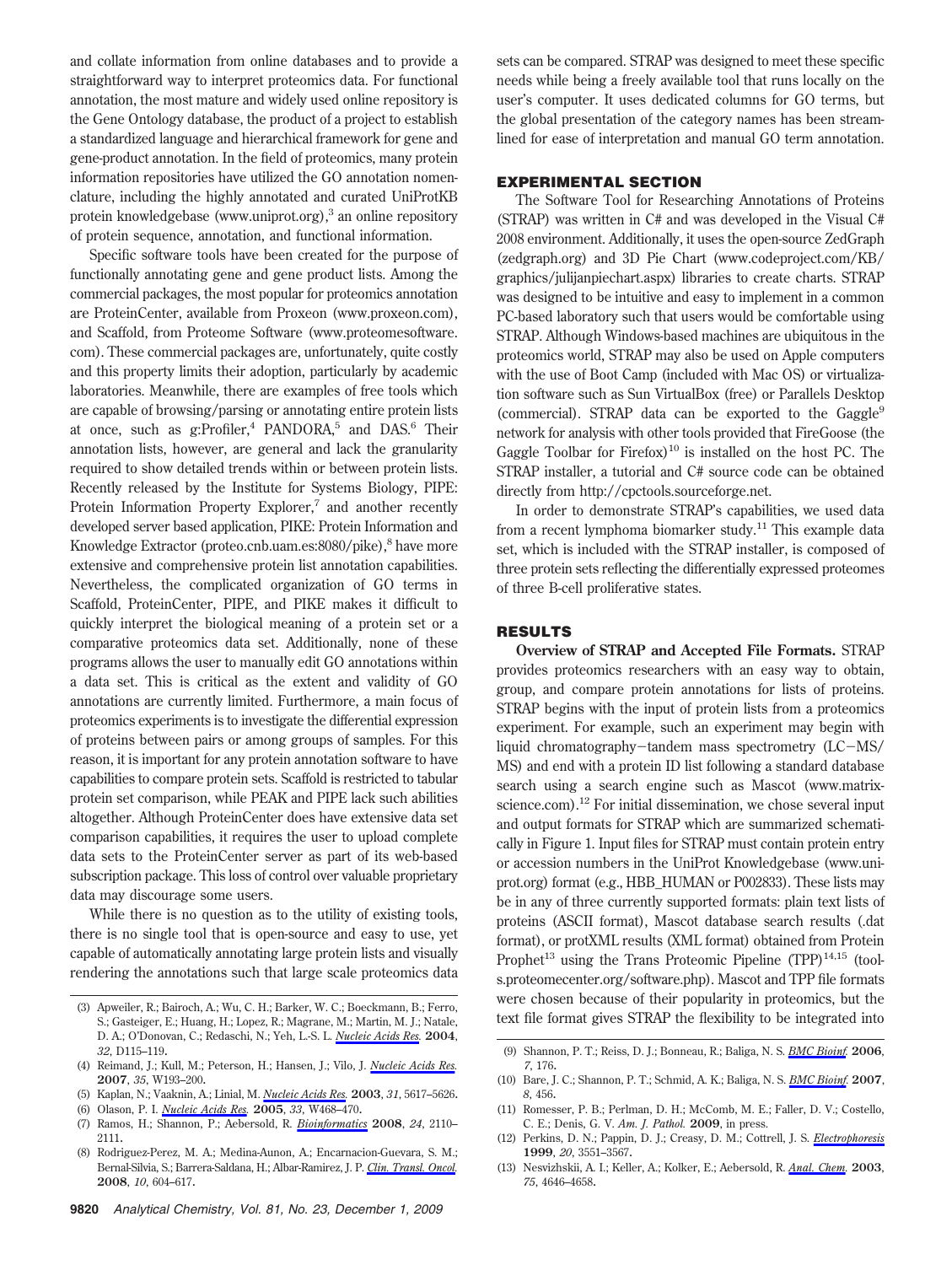

**Figure 1.** Schematic representation of STRAP functionality, including data input and output. STRAP can read protein lists in UniProt entry or accession number format obtained from plain text files, as well as from Mascot and TPP ProteinProphet results files. STRAP then gathers protein GO-term annotation data from the public UniProtKB and the EBI GOA databases and allows editing of this data, providing the capacity to integrate in-house expertise on the proteins of study. STRAP can save the annotations to disk or export them to the Gaggle framework via Firegoose.

alternative workflows. The Mascot .dat search results format contains identifiers through which protein accession numbers are retrieved by STRAP. ProtXML results obtained using the TPP tools are in an XML format defined by the Institute for Systems Biology (ISB) that is mined by STRAP for accession numbers. STRAP focuses on data obtained from the TPP because of its opensource, community-driven nature. Each protein hit in the TPP's protXML file also has an associated probability which reflects the likelihood of valid protein assignment to the raw data. A STRAP user may choose to import only proteins above a given probability threshold. This probability cutoff acts as a filter to reduce the presence of low-scoring proteins and allows for more accurate and manageable data sets.

Following the import of protein identifications and subsequent annotations, the results may be saved as an annotated text file (.atxt) that contains all pertinent information regarding the data set or a FASTA formatted protein data set containing the names and sequences of the identified proteins. The .atxt files may be reloaded into STRAP at any later time to reconstitute the project for further analysis without the need to download all of the protein annotations again while the FASTA data set export may be used for subsequent searching via a database search algorithm when incorporating iterative search strategies. Additionally, gene names corresponding to the proteins in the lists may be encoded in the Gaggle microformat (gaggle.systemsbiology.org/docs) for use with more diverse data analysis and interpretation options that are part of the Gaggle.<sup>9</sup> The Gaggle microformat file may be submitted for analyses by other Gaggled programs (e.g., KEGG Pathway Search) via FireGoose.<sup>10</sup> We chose to integrate STRAP with Gaggled programs to increase the overall utility of STRAP and allow for incorporation within open-source proteomics workflows which make use of the TPP.

**Annotations.** STRAP parses protein annotation information from XML data in the online UniProtKB database. Because downloading annotations can take several minutes, depending on the size of a protein list, annotation is carried out in a multithreaded fashion to allow a user to simultaneously continue using STRAP, and other programs, for other tasks. At the time of downloading a new protein list, the user may select the option to also import GO annotations from the EBI GOA database (http:// www.ebi.ac.uk/GOA/).<sup>16</sup> Downloaded annotation information is categorized into the following results: protein name, primary gene name, taxonomy, length, function, catalytic activity, and several gene ontology (GO) terms. A screenshot of the tabular results

| STRAP by Vivek Bhatia (viv@bu.edu)<br>$\Box$ dix |                                         |               |                   |                         |                  |     |                 |                                 |                                                                                    |                          |                                                                                                 |                     |                     |                                               |         |                  |
|--------------------------------------------------|-----------------------------------------|---------------|-------------------|-------------------------|------------------|-----|-----------------|---------------------------------|------------------------------------------------------------------------------------|--------------------------|-------------------------------------------------------------------------------------------------|---------------------|---------------------|-----------------------------------------------|---------|------------------|
| Help<br>Ele<br>Edit<br>View                      |                                         |               |                   |                         |                  |     |                 |                                 |                                                                                    |                          |                                                                                                 |                     |                     |                                               |         |                  |
| <b>GAR YEOGR</b><br><b>HO</b><br>ℶ               |                                         |               |                   |                         |                  |     |                 |                                 |                                                                                    |                          |                                                                                                 |                     |                     |                                               |         |                  |
| set1                                             | set3<br>set2<br>BP GO Comparison Chart  |               |                   |                         |                  |     |                 |                                 |                                                                                    |                          |                                                                                                 |                     |                     |                                               |         |                  |
|                                                  | <b>SwissProt</b><br>Accession<br>Number | Uniprot<br>ID | Name              | Primary<br>Gene<br>Name | Taxonomy         |     | Length Function | Catalytic<br>Activity           | GO:Biological<br>Process                                                           | GO:Cellular<br>Component | GO:Molecular<br>Function                                                                        | Cellular<br>process | Developr<br>process | Interaction<br>with cells<br>and<br>organisms | Nucleus | ×                |
| ь                                                | P18760                                  | P18760        | Colin-1           | Cil1                    | Mus musculus     | 166 | Controls rev    |                                 | GO:0007015 cellular pr                                                             | GO:0030864 (cytoske      |                                                                                                 |                     | Δ                   |                                               |         |                  |
|                                                  | 008749                                  | 008749        | Dihudroli         | Dld                     | Mus musculus     | 509 |                 | Lipoamide d., Protein N(6)-(dhy | GO:0007369 develop                                                                 |                          | GO:0043159 (other in GO:0004148 (catalytic                                                      |                     | Δ                   |                                               |         |                  |
|                                                  | P40124                                  | P40124        | Adenylyl          | Cap1                    | Mus musculus     | 474 | Directly req    |                                 | GO:0030036 cellular pr GO:0030864 (cytoske                                         |                          |                                                                                                 |                     |                     |                                               |         |                  |
|                                                  | P45376                                  | P45376        | Aldose re Akr1b1  |                         | Mus musculus 316 |     |                 | Catalyzes th Alditol + NAD(P)[  |                                                                                    |                          | GO:0004032 (catalytic                                                                           |                     |                     |                                               |         |                  |
|                                                  | P17182                                  | P17182        | Alpha-en., Eno1   |                         | Mus musculus     | 434 |                 | Multifunctio 2-phospho-D-glyc   |                                                                                    |                          | GO:0004634 (catalytic                                                                           |                     |                     |                                               |         |                  |
|                                                  | 089053                                  | 089053        | Coronin-1A Coro1a |                         | Mus musculus     | 461 | May be a cr     |                                 | GO:0030595 cellular pr                                                             |                          | GO:0042802 (binding, p                                                                          | Δ                   |                     |                                               |         |                  |
|                                                  | P26443                                  | P26443        | Glutamat Glud1    |                         | Mus musculus     | 558 | May be inv      |                                 | L-glutamate + H(2 GO:0007169 cellular pr GO:0005743 (mitocho GO:0004353 (catalytic |                          |                                                                                                 |                     |                     |                                               |         |                  |
|                                                  | P62827                                  | P62827        | GTP-bin Ran       |                         | Mus musculus 216 |     | GTP-bindin      |                                 | GO:0006606 cellular pr                                                             |                          | GO:0005515 (binding, p                                                                          | Δ                   |                     |                                               |         |                  |
|                                                  | 099020                                  | 039020        | Heteroge Hnrpab   |                         | Mus musculus     | 285 | Transcriptio    |                                 |                                                                                    |                          | GO:0001837 interactio GO:0005737 (cytopla GO:0005515 (binding, p                                |                     |                     |                                               |         |                  |
|                                                  | Q8BG05                                  | Q88G.         | Heteroge Hnrpa3   |                         | Mus musculus     |     | Plays a role    |                                 |                                                                                    |                          |                                                                                                 |                     |                     |                                               |         |                  |
|                                                  | Q8R081                                  | Q8R081        | Heteroge Hnmpl    |                         | Mus musculus     | 555 | This protein    |                                 |                                                                                    | GO:0045120 (nucleus      |                                                                                                 |                     |                     |                                               | ٠       |                  |
|                                                  | 088569                                  | Q88569        |                   | Heteroge Hnmpa2b1       | Mus musculus     |     | Involved wit    |                                 |                                                                                    |                          | GO:0006397 cellular pr GO:0030530 (nucleus GO:0005515 (binding, p                               | Δ                   |                     |                                               | ۰       |                  |
|                                                  | P63158                                  | P63158        | High mo           | Hmgb1                   | Mus musculus     | 215 | Binds prefer    |                                 |                                                                                    |                          | GO:0006809 cellular pr GO:0005615 (extrace) GO:0030235 (enzyme r                                |                     |                     |                                               | ۰       |                  |
|                                                  | P30681                                  | P30681        | High mo           | Hmgb2                   | Mus musculus 210 |     | Binds prefer    |                                 |                                                                                    |                          | GO:0006288 cellular pr GO:0000793 (chromo GO:0008301 (binding. n                                |                     |                     |                                               |         |                  |
|                                                  | 061792                                  | 061792        | LIM and           | Lasp1                   | Mus musculus     | 263 | Plays an im     |                                 |                                                                                    |                          | GO:0030865 cellular pr GO:0030864 (cytoske GO:0051015 (binding, p                               |                     |                     |                                               |         |                  |
|                                                  | P24452                                  | P24452        | Macroph           | Capg                    | Mus musculus     | 352 | Calcium-sen     |                                 | GO:0030031 cellular pr                                                             |                          |                                                                                                 |                     |                     |                                               |         |                  |
|                                                  | P26041                                  | P26041        | Moesin            | Msn                     | Mus musculus 577 |     | Probably in     |                                 |                                                                                    | GO:0016324 (plasma       |                                                                                                 |                     |                     |                                               |         |                  |
|                                                  | P17742                                  | P17742        | Peptidyl-         | Ppia                    | Mus musculus 164 |     |                 |                                 |                                                                                    |                          | PPlases ac Peptidylproline (o GO:0030182 cellular pr GO:0005829 (cytopla GO:0005515 (binding, p |                     |                     |                                               |         |                  |
|                                                  | 061599                                  | 061599        | Rho GD            | Arhgdib                 | Mus musculus 200 |     | Regulates t     |                                 |                                                                                    |                          | GO:0005515 (binding, p                                                                          |                     |                     |                                               |         |                  |
|                                                  | P21107                                  | P21107        | Tropomy           | Tpm3                    | Mus musculus     |     | Binds to act    |                                 |                                                                                    | GO:0030863 (cytoske      |                                                                                                 |                     |                     |                                               |         |                  |
|                                                  | Q91ZJ5                                  | 0912.15       | UTP-glu Ugp2      |                         | Mus musculus     |     |                 | Plays a cen UTP + alpha-D-gl    |                                                                                    |                          |                                                                                                 |                     |                     |                                               |         |                  |
| $\leq$                                           |                                         |               |                   |                         |                  |     |                 |                                 |                                                                                    |                          |                                                                                                 |                     |                     |                                               |         | $\sum_{i=1}^{n}$ |
| Ready                                            |                                         |               |                   |                         |                  |     |                 |                                 |                                                                                    |                          |                                                                                                 |                     |                     |                                               |         |                  |

Figure 2. GUI interface of STRAP showing the main protein annotation view. All columns in the main annotation table, including the GO category column, allow sorting. This allows users to group proteins by any gene ontology. Annotation attributes can be edited to include or eliminate GO-term associations with particular protein entries according to the users' expertise.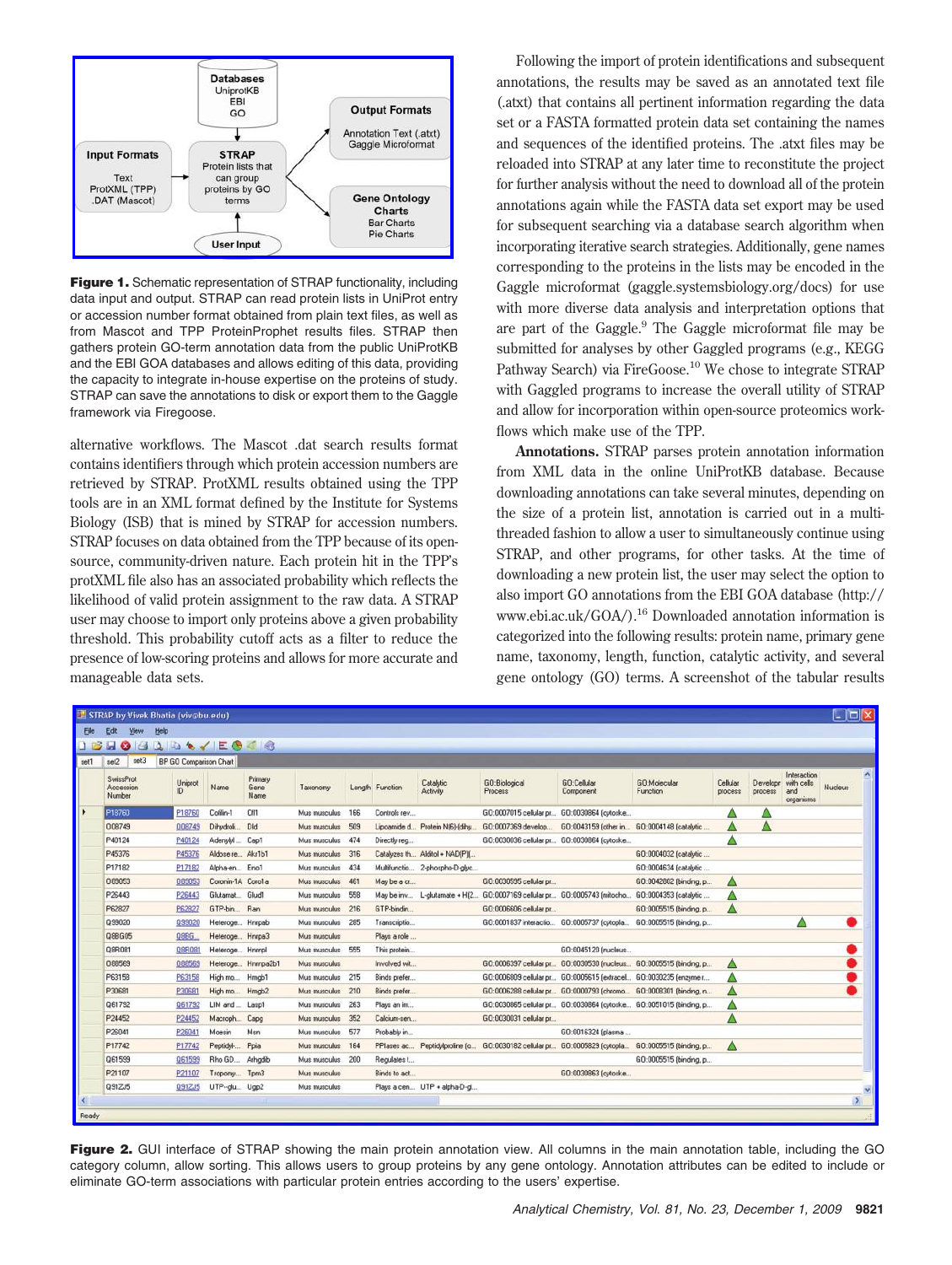#### **Table 1. STRAP Categorization of Gene Ontology (GO) Terms***<sup>a</sup>*

| major GO category  | associated GO term | no. of subcategories |
|--------------------|--------------------|----------------------|
| biological process | GO:0008150         | 10                   |
| cellular component | GO:0005575         | 17                   |
| molecular function | GO:0003674         | 12                   |

*<sup>a</sup>* The three major categories of GO terms are incorporated within strap as shown here. For the complete list of categories and subcategories, see Supplemental Table 1 in the Supporting Information.



**Figure 3.** STRAP's built in Gene Ontology Term Browser. The browser presents all GO terms associated with a particular protein entry, as well as each GO term's complete lineage.

shown in STRAP is presented in Figure 2. Because GO terms are organized within nested hierarchies below the three major categories of Biological Process, Cellular Component, and Molecular Function, STRAP displays the GO term annotations on its main annotation table in columns corresponding to these three categories, each with a different representative symbol. Further organization of the GO terms into subcategories is based on a simplified version of the categories originally published by the Gene Ontology Consortium, with major categories being taken from geneontology.org.<sup>17</sup>

The main GO term columns used are as shown in Table 1. A complete description of GO terms subcategory may be found in the Supplemental Table 1A-C in the Supporting Information under the main category to which they belong. For simplicity, any GO column is made visible only if there is at least one protein in the list that has the corresponding GO term annotation. STRAP displays a simplified GO category list to improve viewing capabilities; however, the user may still view the original GO lineage of a protein's GO terms via STRAP's built-in Gene Ontology Term Browser (Figure 3). In addition to the full annotation display of GO term attributes obtained from the online database, users can manually edit these terms within STRAP as necessary if a user has additional expert information about the proteins of interest. Both inclusion into, and exclusion from, previously associated GO term categories can be specified for each protein entry. These results then may be stored in the STRAP atxt file.



**Figure 4.** STRAP pie chart rendering. To graphically display the GO-term subcategories for each data set, STRAP can generate pie charts for each of the three main GO categories, wherein each slice represents a subcategory. Each pie slice is labeled with the GO subcategory name, the number of GO annotations within the category, and the percentage of annotations associated with that particular GO term. Shown is a Biological Process pie chart generated from the GO terms associated with a set of 10 proteins, using the example data set as described within the text. Note that each unit of the pie represents one GO term rather than one protein, as one protein can be assigned multiple GO terms.

**GO Annotation Visualization.** There are currently two ways to visualize protein annotations in STRAP: pie charts and bar graphs. Selecting pie-chart rendering allows for display of each major category of GO term (biological process, cellular component, and molecular function) as shown in Figure 4. Each slice of the pie chart is labeled with the appropriate subcategory title and the number of GO annotations that fall under this category. In addition to showing the number of GO annotations, a percentage value is listed to indicate the fraction of GO terms that is represented out of the complete list of GO annotations for the entire set of proteins. For example, from the particular data set shown in Figure 4, it appears that "Regulation" is a frequent annotation in common to many proteins in the current protein list. On the basis of the biological context of the data, this might be an interesting subset of proteins for further study.<sup>11</sup>

Whereas pie charts provide visualization of single data sets that are easy to interpret on a per-sample or per-project basis, bar graphs may be rendered for ease of comparative analysis of multiple data sets. STRAP can render bar graphs on both single results sets and multiple sets of proteins and thus be used to qualitatively and semiquantitatively interpret the biological significance of proteomics data. Comparison may be performed on any of the protein data sets' GO terms, including the number of annotations for subcategories within each top-level GO category. In the example shown here in Figure 5, a comparison is made across three complementary proteomics data sets. This easily allows the visualization of global changes in protein functions across the data sets and provides information for global data analysis and comparison and affords planning of future experiments. In this example, among the three data sets, "growth" is an annotation that is found more frequently in set 3 than the other

<sup>(14)</sup> Pedrioli, P. G.; Eng, J. K.; Hubley, R.; Vogelzang, M.; Deutsch, E. W.; Raught, B.; Pratt, B.; Nilsson, E.; Angeletti, R. H.; Apweiler, R.; Cheung, K.; Costello, C. E.; Hermjakob, H.; Huang, S.; Julian, R. K.; Kapp, E.; McComb, M. E.; Oliver, S. G.; Omenn, G.; Paton, N. W.; Simpson, R.; Smith, R.; Taylor, C. F.; Zhu, W.; Aebersold, R. *Nat. Biotechnol.* **2004**, *22*, 1459– 1466.

<sup>(15)</sup> Keller, A.; Eng, J.; Zhang, N.; Li, X. J.; Aebersold, R. *Mol. Syst. Biol.* **2005**, *1*, 2005 0017.

<sup>(16)</sup> Barrell, D.; Dimmer, E.; Huntley, R. P.; Binns, D.; O'Donovan, C.; Apweiler, R. *Nucleic Acids Res.* **2009**, *37*, D396–D403.

<sup>(17)</sup> Beisvag, V.; Junge, F. K.; Bergum, H.; Jolsum, L.; Lydersen, S.; Gunther, C. C.; Ramampiaro, H.; Langaas, M.; Sandvik, A. K.; Laegreid, A. *BMC Bioinf.* **2006**, *7*, 470.